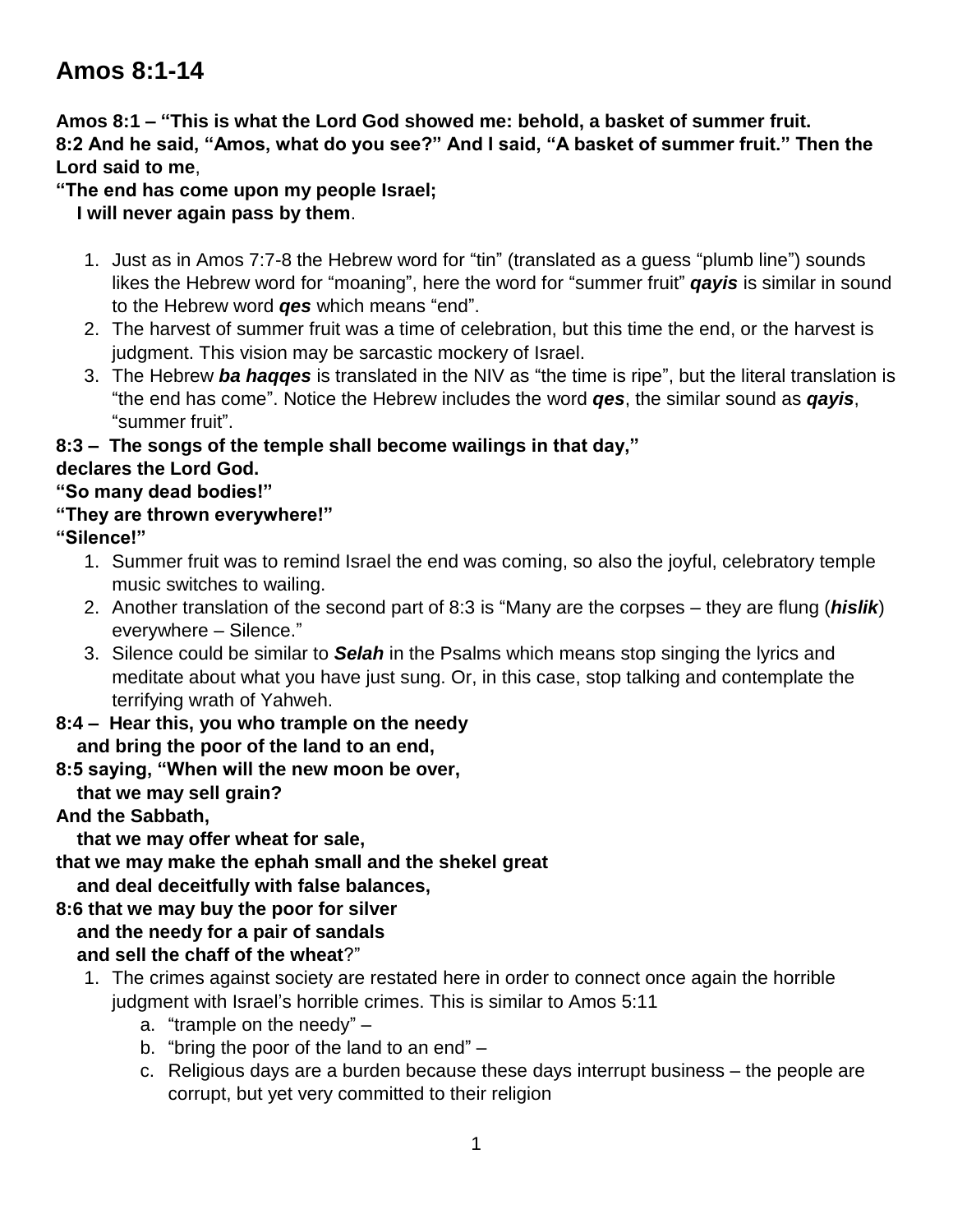- d. "make the ephah small and the shekel great" simply means put less product in the package, but yet increase the price in the market.
	- i. The ephah was a bulk measurement about half bushel, but shrinking.
	- ii. The shekel was the standard weight about 2/5 of an ounce, but here it was getting heavier.
	- iii. So, when the merchant measured out the grain (which was less) it would seem to have weighed more (since the weights were heavy) and the cost would go up.
- e. "deal deceitfully with false balances" –
- f. "buy poor for silver" –
- g. "buy needy for a pair of sandals" the price the poor were paying for food is the same price the poor where being sold for to pay their debt.
- h. "sell the chaff of the wheat" the chaff was the useless part of the stalk that was separated from the grain in the threshing process. In this case the wealthy merchants are selling the useless chaff as if it were the valuable grain.
- 2. The people are responsible for creating the need for this destruction Amos is describing. 3.

#### **8:7 – The Lord has sworn by the pride of Jacob:**

**"Surely I will never forget any of their deeds.**

**8:8 Shall not the land tremble on this account,**

 **and everyone mourn who dwells in it,**

## **and all of it rise like the Nile,**

## **and be tossed about and sink again, like the Nile of Egypt**?"

- 1. The "pride of Jacob" is Yahweh himself.
	- a. Psalm 34:2, "My soul will boast in the LORD; let the oppressed hearer and rejoice."
	- b. Jeremiah 9:23, "This is what the LORD says: 'Let not the wise man boast in his wisdom, nor the strong man in his strength, nor the wealthy man in his riches. But, let him who boasts boast in this, that he understands and knows Me, that I am the LORD, who exercises loving devotion, justice and righteousness on the earth."
	- c. 1 Corinthians 1:31, "so that, as it is written, 'Let the one who boasts, boast in the Lord.' "
- 2. Israel should have been boasting in Yahweh and living righteously before him. But, instead they were boasting in their riches, military and religion while forsaking Yahweh.
- 3. "The Lord has sworn by the pride of Jacob" means "the Lord has sworn by himself" just as it is said directly in Amos 6:8, "The Lord GOD has sworn by himself, declares the LORD, the God of hosts: 'I abhor the pride of Jacob and hate his strongholds, and I will deliver up the city and all that is in it.'"
	- a. Here the "pride of Jacob" is listed along with "strongholds", "the city" and possessions in the city. So, the Lord is saying here he:
		- i. Abhors the false religion (this is "pride of Jacob" here if "pride of Jacob" is Yahweh in 8:7)
		- ii. Hates the military which is the "strongholds" Israel is trusting
		- iii. Deliver up their city (people, government)
		- iv. Deliver up their possessions
- 4. The sin will be remembered and dealt with by Yahweh.
- 5. The method of judgment here sounds like the pronouncement of an earthquake
	- a. (This earthquake is said to have taken place two years after Amos spoke according to Amos 1:1 and is dated geologically to about the year 760 BC.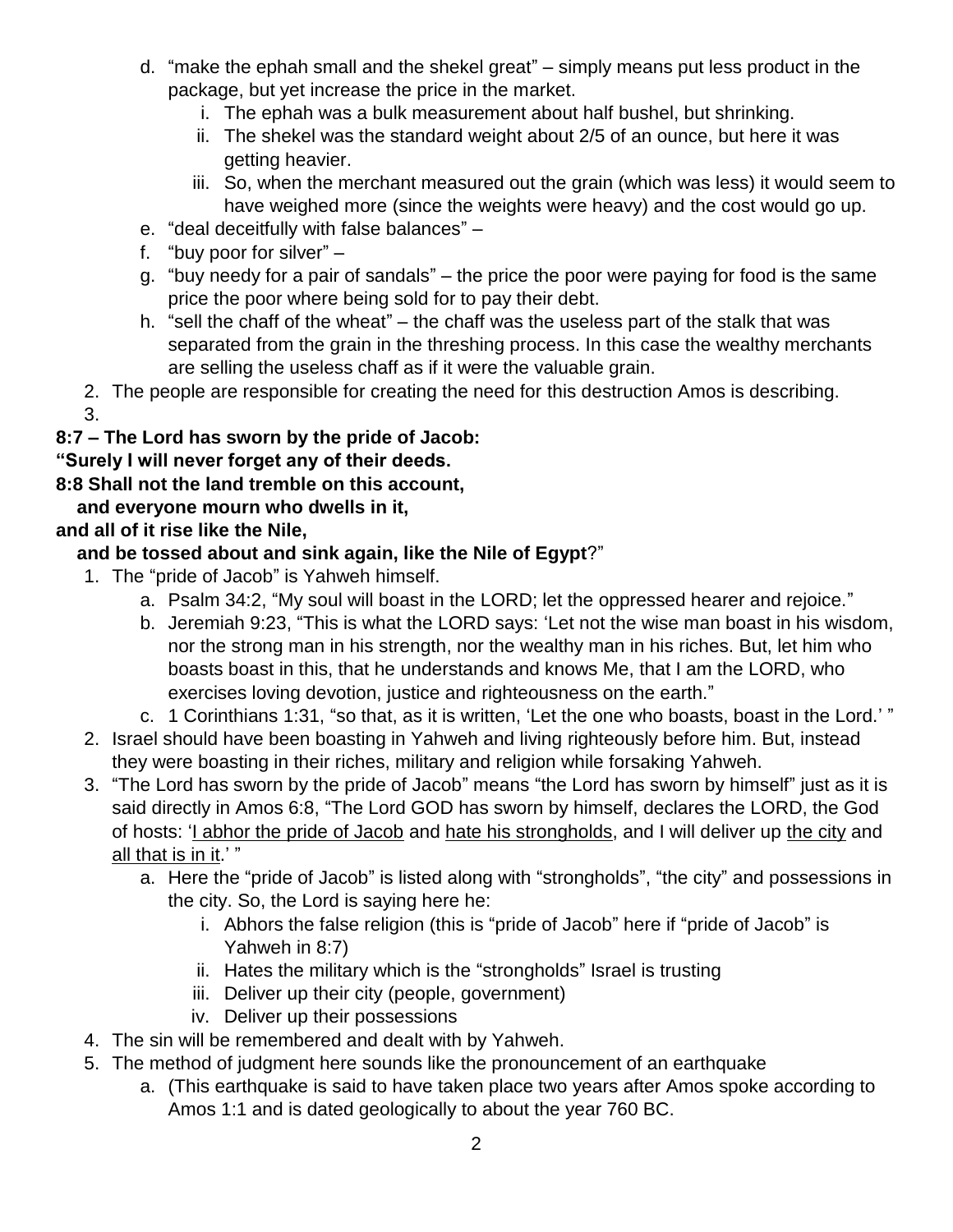- i. From Haaretz, Israel News, Jan. 3, 2019:
	- "The books of Amos, Zechariah and Ezekiel explicitly note an earthquake, which scholars agree would have been in roughly 760 B.C.E. Much later, the Roman-Jewish historian Josephus wrote in his typical hair-raising style about the same temblor and its supposed origin in the prideful King Uzziah. Indeed, support for the biblical narrative had been found in archaeological discoveries of catastrophic destruction throughout ancient northern Israel, dating to the eighth century B.C.E. (these discoveries were made over decades by a host of researchers).
- ii. Source: [https://www.haaretz.com/archaeology/.premium.MAGAZINE-fact](https://www.haaretz.com/archaeology/.premium.MAGAZINE-fact-checking-the-book-of-amos-there-was-a-huge-quake-in-eighth-century-b-c-e-1.6807298)[checking-the-book-of-amos-there-was-a-huge-quake-in-eighth-century-b-c-e-](https://www.haaretz.com/archaeology/.premium.MAGAZINE-fact-checking-the-book-of-amos-there-was-a-huge-quake-in-eighth-century-b-c-e-1.6807298)[1.6807298\)](https://www.haaretz.com/archaeology/.premium.MAGAZINE-fact-checking-the-book-of-amos-there-was-a-huge-quake-in-eighth-century-b-c-e-1.6807298)
- b. Because the Lord is judging the sins of Israel this verse says the earth in the land of Israel will move like the waters rising, tossing and falling again just like the waters in the Nile:
	- i. The land will tremble
	- ii. Those who dwell in the land will mourn
	- iii. The land will rise like the Nile
	- iv. The land will be tossed about while it is raised and then sink again like the Nile.

#### **8:9 - "And on that day," declares the Lord God, "I will make the sun go down at noon and darken the earth in broad daylight.**

- **8:10 I will turn your feasts into mourning and all your songs into lamentation;**
- **I will bring sackcloth on every waist and baldness on every head;**
- **I will make it like the mourning for an only son**

## **and the end of it like a bitter day**.

- 1. This is the first of the three days of disaster following the earthquake.
	- a. 8:9-10, "on that day"
	- b. 8:11-12, "Behold the days are coming"
	- c. 8:13-14, "In that day"
- 2. The focus is on people seeing something (eclipse?) that causes them to mourn, lament, wear sackcloth, shave their heads and mourn the worst kind of fate. The most bitter day.
- 3. But, the people are not destroyed, just tormented.
- **8:11 - "Behold, the days are coming," declares the Lord God,**

 **"when I will send a famine on the land—**

 **not a famine of bread, nor a thirst for water,**

 **but of hearing the words of the Lord.**

# **8:12 They shall wander from sea to sea,**

 **and from north to east;**

## **they shall run to and fro, to seek the word of the Lord,**

## **but they shall not find it**.

- 1. God's response to their mourning, lamenting, wearing sackcloth and shaving their heads is a famine of the Word of God. The word of God would be both:
	- a. Written, as in the Law and the Prophets